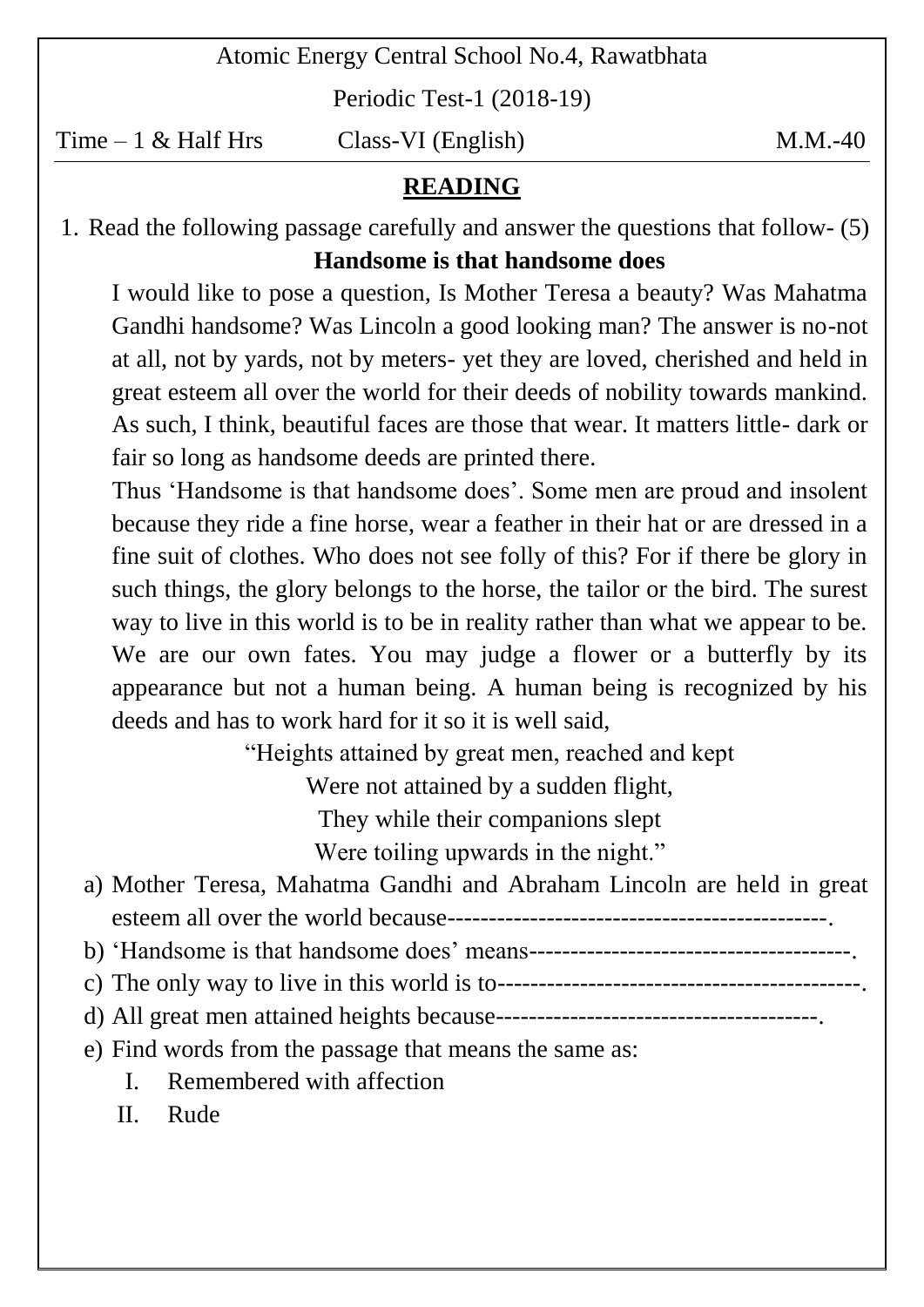|                                                                             |                                                  | WRITING                                                                       |             |     |  |
|-----------------------------------------------------------------------------|--------------------------------------------------|-------------------------------------------------------------------------------|-------------|-----|--|
| 2. You are Amit/Amita, a student of AECS-2, Mumbai. Write an application/ a |                                                  |                                                                               |             |     |  |
|                                                                             |                                                  | formal letter to your school Principal asking 3 days leave to attend a family |             |     |  |
| function.                                                                   |                                                  |                                                                               |             | 10M |  |
|                                                                             |                                                  | <b>GRAMMAR</b>                                                                |             |     |  |
|                                                                             | 3. Match the following words with their meaning- |                                                                               |             |     |  |
| 1. Very tired                                                               |                                                  | A. Breeches                                                                   |             |     |  |
| 2. Short trousers                                                           |                                                  | <b>B.</b> Hamper                                                              |             |     |  |
| 3. A basket with a lid                                                      |                                                  | C. Weary                                                                      |             |     |  |
| 4. Had an angry look on the face                                            |                                                  | D. Scolded                                                                    |             |     |  |
| 4. Complete each of the following phrases with a suitable word-             |                                                  |                                                                               |             | 2M  |  |
|                                                                             |                                                  |                                                                               |             |     |  |
|                                                                             |                                                  |                                                                               |             |     |  |
|                                                                             |                                                  |                                                                               |             |     |  |
|                                                                             |                                                  |                                                                               |             |     |  |
| 5. Make the Noun from the words given below-                                |                                                  |                                                                               |             | 2M  |  |
| A. Honest                                                                   | <b>B.Cruel</b>                                   | C.Cheerful                                                                    | D.Sensitive |     |  |
| 6. Write the Opposite of the following words-                               |                                                  |                                                                               |             | 2M  |  |
| A.Wild                                                                      | <b>B.Ancient</b>                                 | C.Near                                                                        | D.Ugly      |     |  |
| 7. Make meaningful sentences using these words-                             |                                                  |                                                                               | 2M          |     |  |
| A. Discipline                                                               |                                                  |                                                                               |             |     |  |
| <b>B.</b> Homework                                                          |                                                  |                                                                               |             |     |  |
| <b>LITERATURE</b>                                                           |                                                  |                                                                               |             |     |  |

| 8. In what subjects did the little man need help to do Patrick's homework? 2M |                                                                             |    |  |  |
|-------------------------------------------------------------------------------|-----------------------------------------------------------------------------|----|--|--|
|                                                                               | 9. Why did Patrick's parents wonder?                                        | 2M |  |  |
|                                                                               | 10. Define "a House" and "a Home" in your own words.                        | 2M |  |  |
|                                                                               | 11. When does the kite take rest and when does the kite lose its beauty?2M  |    |  |  |
|                                                                               | 12. How did Rishi explain the different ways in which the birds behaved? 2M |    |  |  |
|                                                                               | 13. Why didn't the farmer's wife want to leave the baby alone with the      |    |  |  |
|                                                                               | mongoose?                                                                   | 2M |  |  |
|                                                                               | 14. Who did the dog finally choose as his master and why?                   | 3M |  |  |

-------------------------------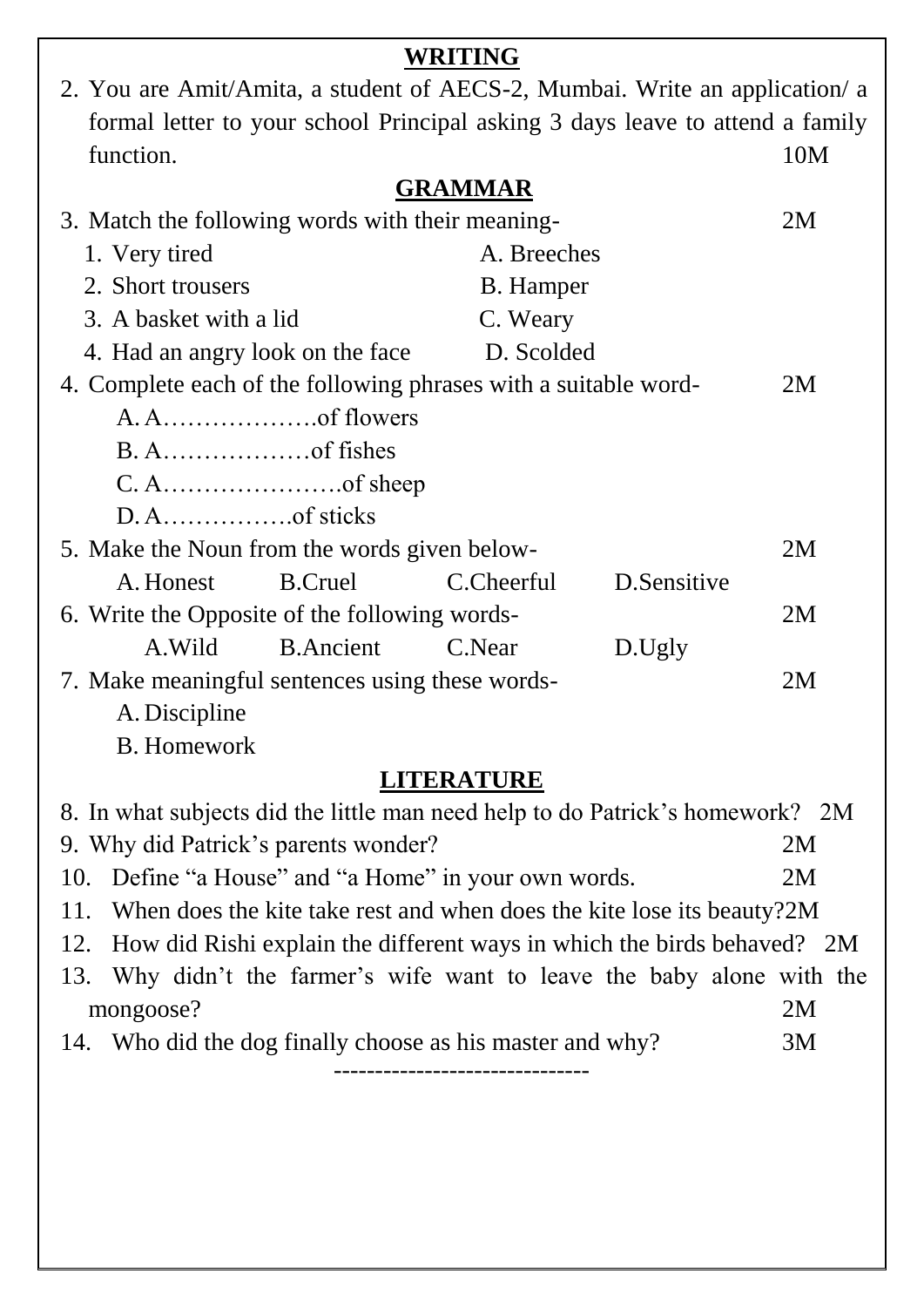| परमाणु ऊर्जा केन्द्रीय विद्यालय – रावतभाटा                                                     |                                                                                                               |                     |  |  |
|------------------------------------------------------------------------------------------------|---------------------------------------------------------------------------------------------------------------|---------------------|--|--|
|                                                                                                | प्रथम आवधिक परीक्षा २०१८                                                                                      |                     |  |  |
| समय- ९० मिनट                                                                                   | कक्षा - ६ (हिंदी)                                                                                             | <u>पूर्णोक – ४०</u> |  |  |
|                                                                                                |                                                                                                               |                     |  |  |
|                                                                                                | प्रश्न-१-पयांश को पढकर निम्नलिखित प्रश्नों के उत्तर दीजिए-                                                    | १ $*$ ५ $=$ ५       |  |  |
| वह चिङिया जो                                                                                   |                                                                                                               |                     |  |  |
| चोच मारकर                                                                                      |                                                                                                               |                     |  |  |
| चढी नदी का दिल टटोलकर                                                                          |                                                                                                               |                     |  |  |
| जल का मोती ले जाती है                                                                          |                                                                                                               |                     |  |  |
| वह छोटी गरबीली चिडिया                                                                          |                                                                                                               |                     |  |  |
| नीले पखोंवाली मै हूं                                                                           |                                                                                                               |                     |  |  |
| मुझे नदी से बहुत प्यार हे-                                                                     |                                                                                                               |                     |  |  |
| पंखोवाली व गर्वीली                                                                             | १-इस पद्यांश में वह चिड़िया कैसी है?<br>(क)-नीलेपंखो वाली व नरम दिल (ख) -छोटी और संतोषी (ग) -मुहबोली (घ)-नीले |                     |  |  |
|                                                                                                | २-वह नदी से जल केसे लती हे?                                                                                   |                     |  |  |
| (क) -नदी से बिना पूछे (ख) उसकी इचछा जानकर (ग)-सभी चिडियों के साथ मिलकर<br>(घ)-इनमे से कोई नहीं |                                                                                                               |                     |  |  |
|                                                                                                | ३-पद्यांश के आधार पर बताओं कि चिड़िया को किससे प्यार हे-?                                                     |                     |  |  |
|                                                                                                | (क) -नदी से ) (ख)-सागर से ) (ग) -वन से (घ) -अपने आप से                                                        |                     |  |  |
|                                                                                                | ४-कवि ने चिड़िया को गर्वीली क्यों कहा है?                                                                     |                     |  |  |
| (क)-उसे अपने आप पर गर्व है ) (ख) -उसे वन बाबा पर गर्व है                                       |                                                                                                               |                     |  |  |
| (ग)-वह पीने के पानी की खोज खुद करके नदी की इच्छा जानकर जल की बूँद ग्रहण                        |                                                                                                               |                     |  |  |
| करती हे   (घ) कोई नही                                                                          |                                                                                                               |                     |  |  |
| ५-कवि का नाम क्या हे?                                                                          |                                                                                                               |                     |  |  |
|                                                                                                | (क)-केदारनाथ अग्रवाल ( ख) -सर्वेश्वर दयाल सक्सेना (ग) -साहिर लुधयानवी (घ) -                                   |                     |  |  |
| कोई नहीं                                                                                       |                                                                                                               |                     |  |  |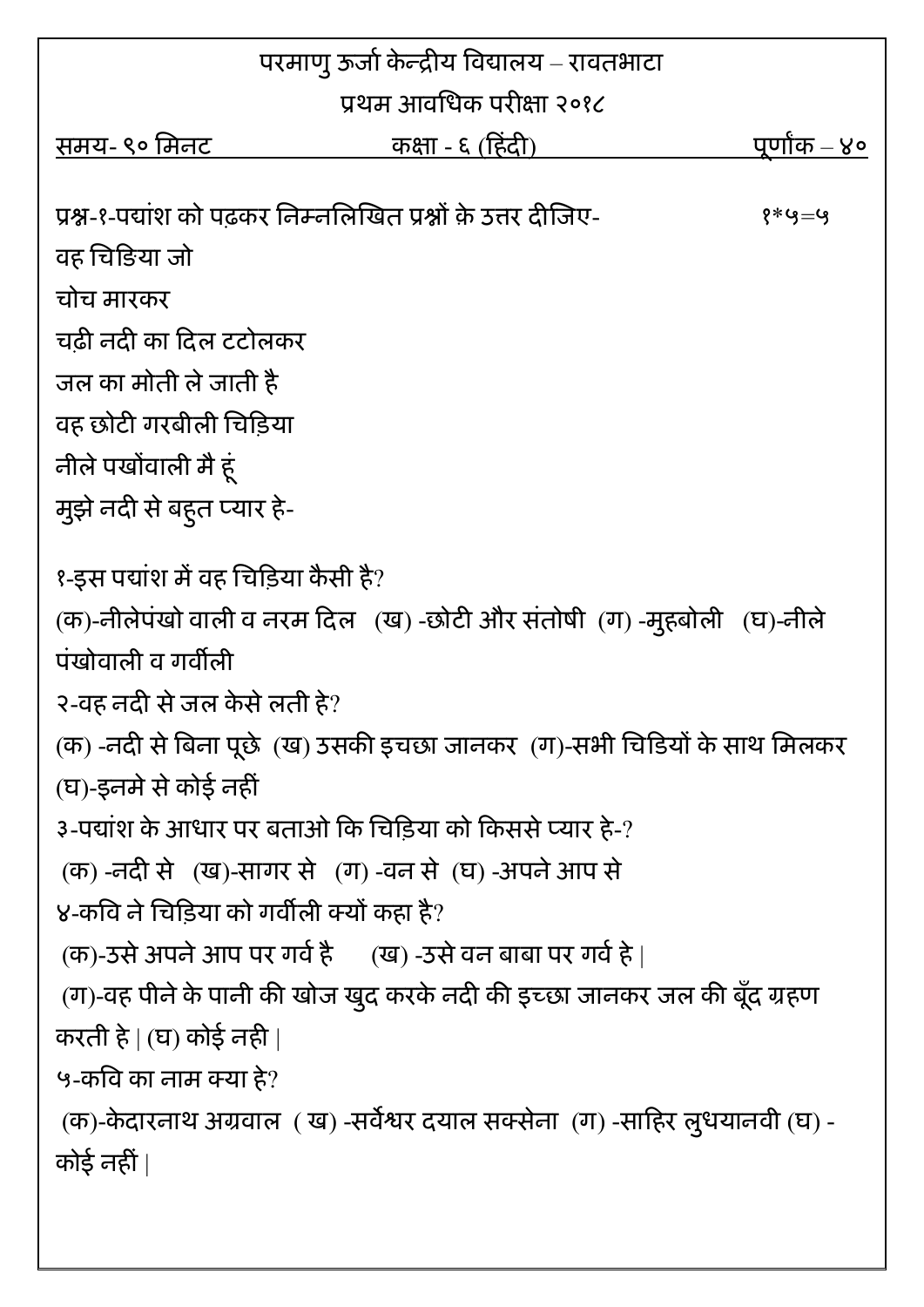| प्रश्न-२-निम्नलिखित प्रश्नों के उत्तर दीजिये-                                   | २*५=१०         |  |  |
|---------------------------------------------------------------------------------|----------------|--|--|
| क-'बचपन' पाठ के आधार पर लिखो कि लेखिका को चश्मा क्यों लगाना पड़ा?चश्मा          |                |  |  |
| लगाने पर उनके चचेरे भाई उन्हें क्या कहकर चिढाते थे ?                            |                |  |  |
| ख-केशव ने श्यामा से चिथड़े, टोकरी और दाना-पानी मँगाकर कार्निस पर क्यों रखे थे?  |                |  |  |
| ग-केशव और श्यामा ने चिडिया के अन्डो की रक्षा की या नादानी?                      |                |  |  |
| घ-लेखिका बचपन में इतवार की सुबह क्या-क्या कम करती थी?                           |                |  |  |
| ङ-कविता के आधार पर बताओ कि चिड़िया को किन-किन चीजों से प्यार है ?               |                |  |  |
|                                                                                 |                |  |  |
| प्रश्न-३-निम्नलिखित के उत्तर दीजिये-                                            | $3 = \xi * 5$  |  |  |
| क-अवधपुरी का वर्णन अपने शब्दों में कीजिए                                        |                |  |  |
| ख-राजा दशरथ के पुत्रों के नाम क्या थे?                                          |                |  |  |
| ग-विश्वामित्र ने राम-लक्ष्मण को कौन-कौन सी विद्याएँ सिखाई?                      |                |  |  |
|                                                                                 |                |  |  |
| प्रश्न-४-नीचे दिए गए वाक्यों से क्रिया-विशेषण छांटकर लिखिए -                    | ୪              |  |  |
| (क)-आज अचानक ठण्ड बढ़ गयी हे   (ख)-टॉमी फुर्ती से चोर पर झपटा                   |                |  |  |
| (ग) -तेजिन्द्र सहमकर कोने में बैठ गया   (घ) -गेंद लुढकती ह्ई झाड़ियो में चली गई |                |  |  |
|                                                                                 |                |  |  |
| प्रश्न-५-इनके आगे एक-एक विशेषण और जोड़ो –                                       | ४              |  |  |
| ______________ मोरो वाला बाग    ख  _____________<br>पेड़ोंवाला घर  <br>क-       |                |  |  |
| ____________हँसने वाला बच्चा     घ  ___________ मुँछोवाला आदमी  <br>ग           |                |  |  |
| प्रश्न-६-निम्नलिखित में से विशेषण छाँटिए-                                       | $\mathfrak{Z}$ |  |  |
| १- गुलाबी पगड़ी          २- मखमली घास         ३- ठंडी रात                       |                |  |  |
| प्रश्न-७-निम्नलिखित के दो-दो अर्थ लिखिए-                                        | $\mathfrak{Z}$ |  |  |
| १- गोल - २- मगर - २ कुल                                                         |                |  |  |
| प्रश्न-८-अवकाश हेतु प्रधानाचार्य को प्रार्थना पत्र लिखिए                        |                |  |  |
|                                                                                 |                |  |  |
|                                                                                 |                |  |  |
|                                                                                 |                |  |  |
|                                                                                 |                |  |  |
|                                                                                 |                |  |  |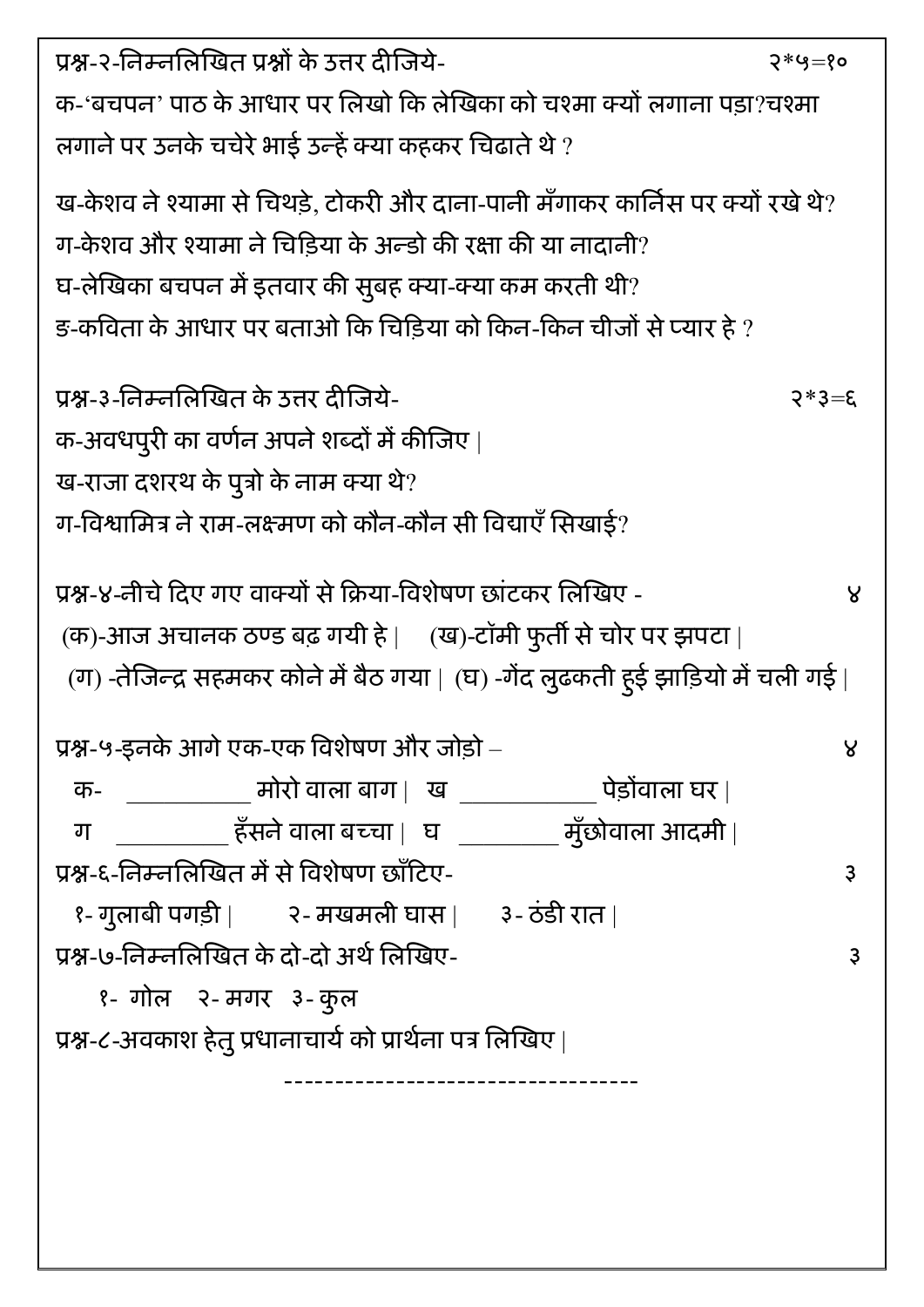| Atomic Energy Central School No.4, Rawatbhata                                              |           |  |  |  |
|--------------------------------------------------------------------------------------------|-----------|--|--|--|
| Periodic Test-1 (2018-19)                                                                  |           |  |  |  |
| Time $-1$ & Half Hrs<br>Class-VI (MATHEMATICS)                                             | $M.M.-40$ |  |  |  |
| I FILL IN THE BLANKS                                                                       | $3X1=3M$  |  |  |  |
| 1. CXXXI is written in Hindu-Arabic numeral as _________________________.                  |           |  |  |  |
|                                                                                            |           |  |  |  |
|                                                                                            |           |  |  |  |
| II ANSWER THE FOLLOWING QUESTIONS                                                          | $3X2=6M$  |  |  |  |
| 1. Insert commas suitably and write the name according to international system of          |           |  |  |  |
| numeration for the following number '99985102'                                             |           |  |  |  |
| 2. Using distributive property find the product of 258 X 1008.                             |           |  |  |  |
| 3. Find HCF of 24 and 36.                                                                  |           |  |  |  |
| III ANSWER THE FOLLOWING QUESTIONS<br>$5X3=15M$                                            |           |  |  |  |
| 1. Find the difference between the greatest and the least number that can be written       |           |  |  |  |
| using the digits $7,3,8,5,4$ each only once.                                               |           |  |  |  |
| 2. Find the product of successor and predecessor of 999.                                   |           |  |  |  |
| 3. write the greatest 4 digit number and express it in terms of its prime factors.         |           |  |  |  |
| 4. determine the smallest 3-digit number which is exactly divisible by 6,8 and 12.         |           |  |  |  |
| 5. If the sum of two numbers is 52432192, if one number is 2836542, find the other number. |           |  |  |  |
| IV ANSWER THE FOLLOWING QUESTIONS<br>$4X4=16M$                                             |           |  |  |  |
| 1. A box of medicine contains 2,00,000 tablets each weighing 20mg, what is the             |           |  |  |  |
| total weight of all the tablets in the box in grams and kilograms.                         |           |  |  |  |
| 2. A loading tempo can carry 482 boxes of biscuits weighing 15kg each, whereas a van       |           |  |  |  |
| can carry 518 boxes each of the same weight, find the total weight that can be carried     |           |  |  |  |
| by both the vehicles.                                                                      |           |  |  |  |
| 3. Renu purchases two bags of fertilisers of weight 75kg and 69kg, find the maximum value  |           |  |  |  |
| of weight which can measure the weight of the fertiliser exact no of times.                |           |  |  |  |
| 4. Determine the greatest 3-digit number exactly divisible by 8,10 and 12.                 |           |  |  |  |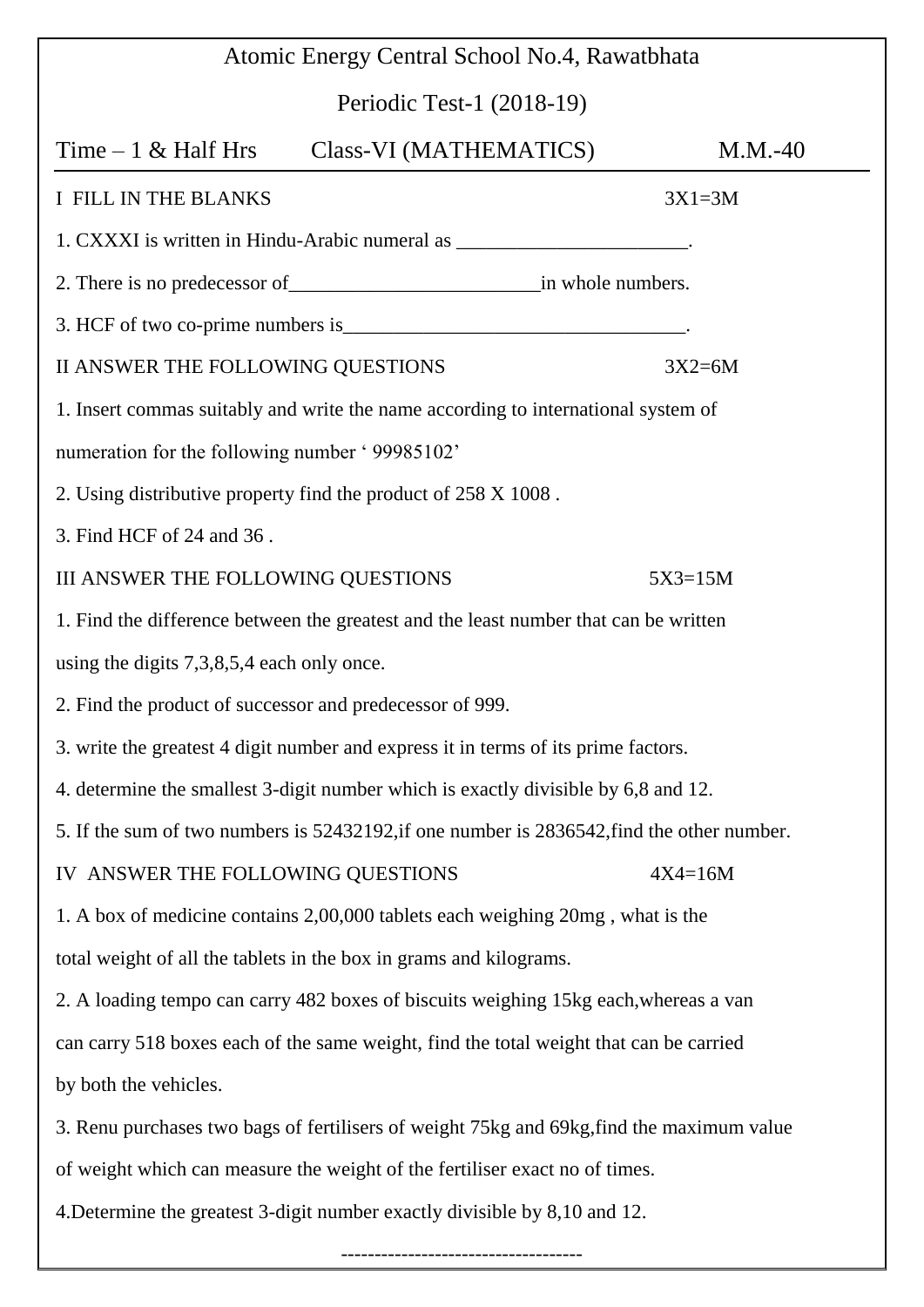| Atomic Energy Central School NO.4, Rawatbhata               |                                        |  |                                        |                               |     |
|-------------------------------------------------------------|----------------------------------------|--|----------------------------------------|-------------------------------|-----|
| Periodic Test-I (2018-19)                                   |                                        |  |                                        |                               |     |
| MM: 40                                                      |                                        |  | Class-VI, Science                      | Time- $1\frac{1}{2}$ hrs      |     |
| 1. Which of the following is a root?                        |                                        |  |                                        | (1)                           |     |
| (a) Cucumber                                                | $(b)$ Carrot                           |  | (c)Spinach                             | $(d)$ Onion                   |     |
| 2. The food component needed by our body are called-        |                                        |  |                                        |                               | (1) |
| (a)Ingredient                                               | (b) Nutrients                          |  | (c) fragments                          | (d) Ornaments                 |     |
| 3. Weaving of fabric is done in-                            |                                        |  |                                        |                               | (1) |
| (a) Powerloom                                               | (b) Handloom                           |  | $\Delta$ (c)both $\Delta$ (a) $\&$ (b) | (d)Takli                      |     |
| 4. Which is a set of transparent materials?                 |                                        |  |                                        |                               | (1) |
| (a) Glass & Air                                             | (b)Water& Glass                        |  | (c) Water $\&$ Air (d) All of these    |                               |     |
| 5. Threshing is done by-                                    |                                        |  |                                        |                               | (1) |
| (a) Beating                                                 | (b) Bullocks                           |  |                                        | (c) Machines (d) All of these |     |
| 6. Namea non-green plant that we eat.                       |                                        |  |                                        | (1)                           |     |
| 7. Name the following                                       |                                        |  |                                        | (1)                           |     |
| (i) A vitamin which is called a group of vitamins-          |                                        |  |                                        |                               |     |
| (ii)A vitamin that gets easily destroyed by cooking-        |                                        |  |                                        |                               |     |
| 8. Define "solution"                                        |                                        |  |                                        | (1)                           |     |
| 9. Why some articles become dull after continuous use?      |                                        |  |                                        | (1)                           |     |
| 10. From which parts of the plant cotton and jute obtained? |                                        |  |                                        | (1)                           |     |
|                                                             | 11. Describe different kind of fibres. |  |                                        |                               | (2) |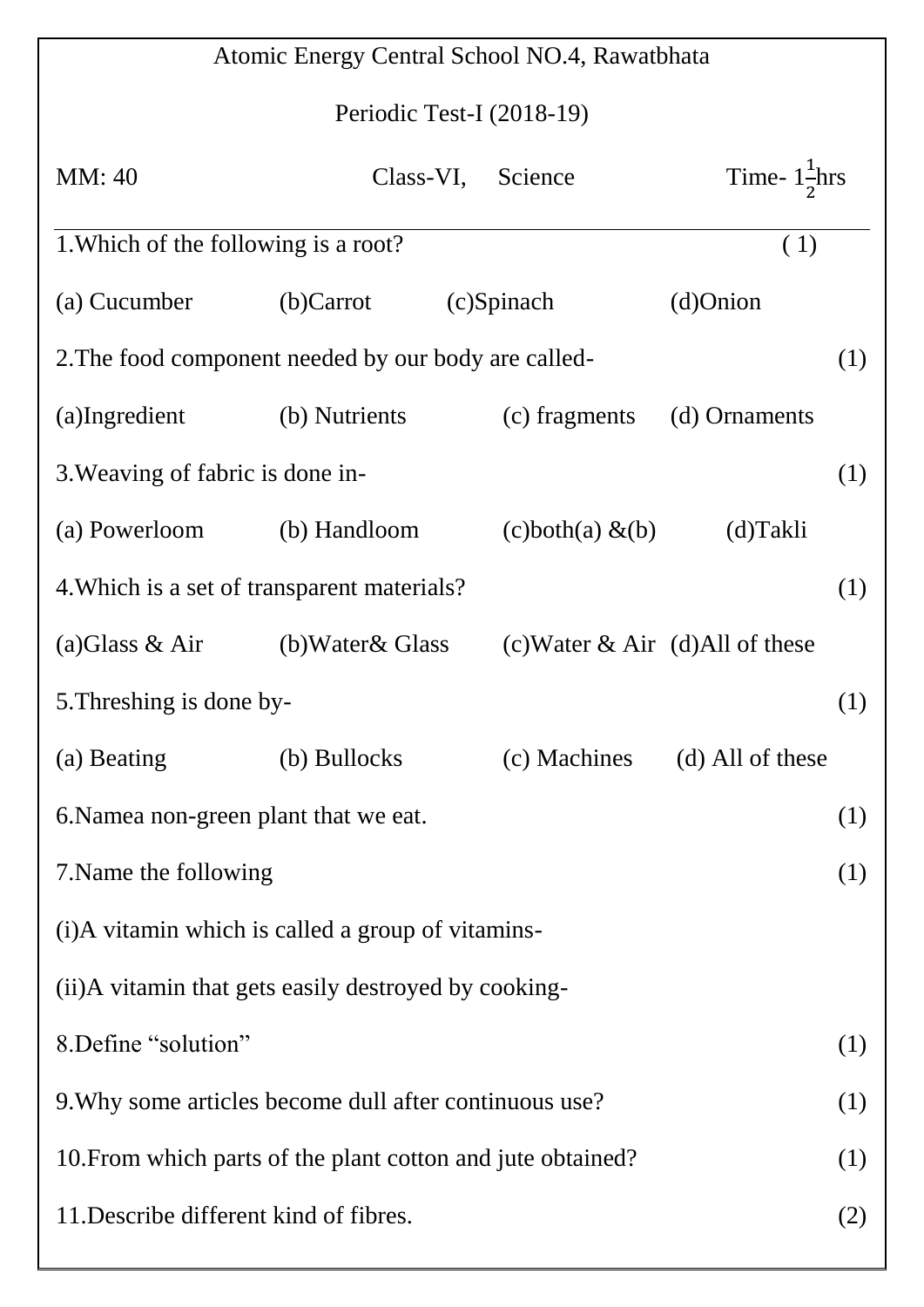| 12. Mention any two uses of sieving.                                       |                                                          |     |  |
|----------------------------------------------------------------------------|----------------------------------------------------------|-----|--|
| 13. How grouping of objects is useful?                                     |                                                          |     |  |
| 14. complete the following table                                           |                                                          |     |  |
| Minerals/Vitamins                                                          | <b>Deficiency Disease</b>                                |     |  |
| (i)<br>Iron                                                                |                                                          |     |  |
| (ii)                                                                       | Goitre                                                   |     |  |
| (iii) Vitamin C                                                            |                                                          |     |  |
| (iv)                                                                       | Loss of vision                                           |     |  |
|                                                                            |                                                          |     |  |
|                                                                            | 15. How will you separate the mixture of sand and water? | (3) |  |
| 16. Write the importance of water in our body.                             |                                                          |     |  |
| 17. Give any two example of each -                                         |                                                          |     |  |
| (i) Transparent(ii) Translucent(iii) Opaque                                |                                                          |     |  |
| 18. Explain how jute fibres are obtained from jute plant.                  |                                                          |     |  |
| 19. Explain how you will make sprouted seeds.                              |                                                          |     |  |
| 20. Write a short note on the following                                    |                                                          |     |  |
| (A) (i) Test for fats (ii) Winnowing<br>$(1+1=2)$                          |                                                          |     |  |
| (B) What climatic conditions are required for the growth of cotton plants? |                                                          |     |  |
| (1)<br>(C) Describe one activity to show that human skin is translucent.   |                                                          |     |  |
| (2)                                                                        |                                                          |     |  |

--------------------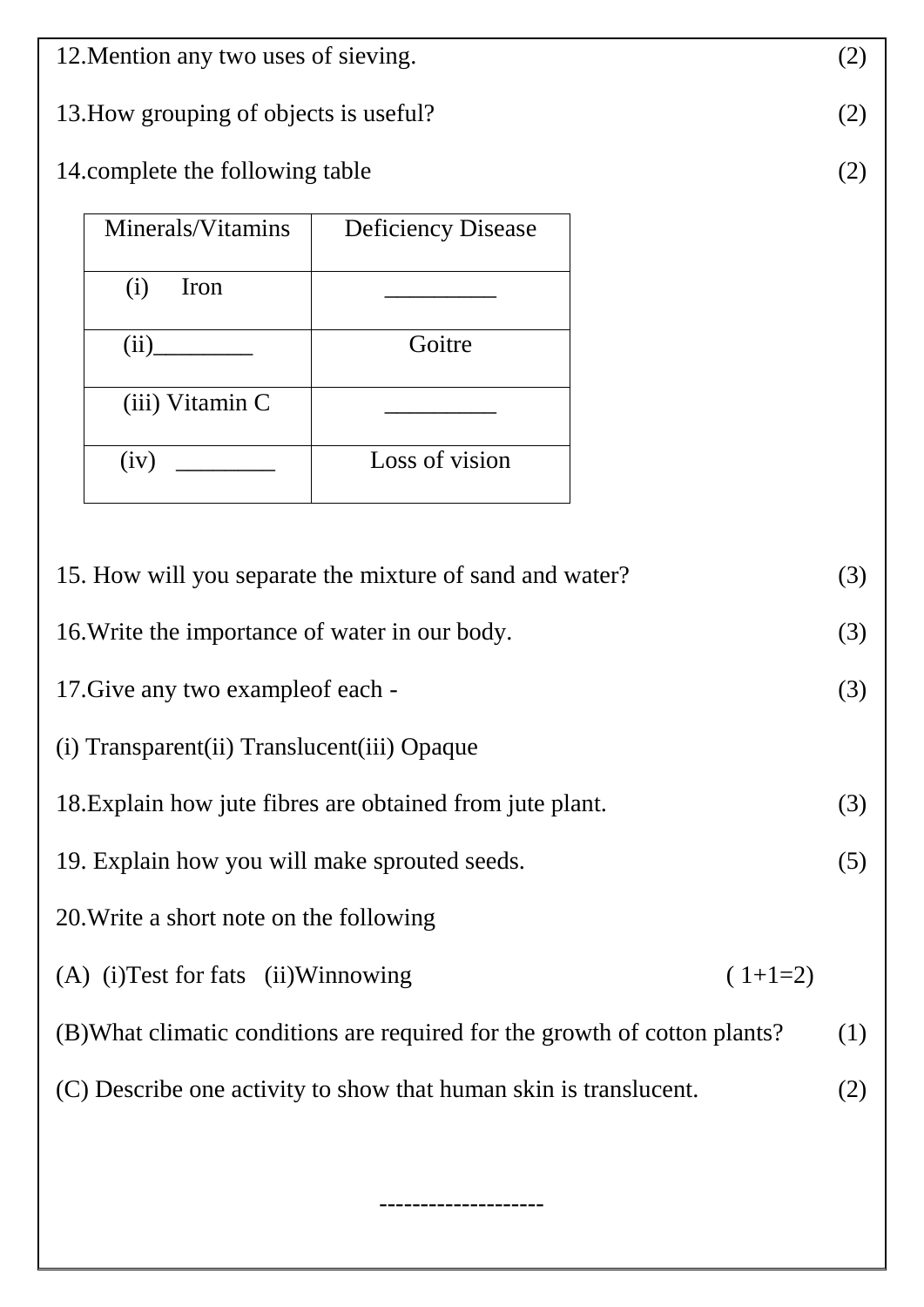|                           |                                                   | Atomic Energy Central School No.4, Rawatbhata                   |                                                                       |  |  |
|---------------------------|---------------------------------------------------|-----------------------------------------------------------------|-----------------------------------------------------------------------|--|--|
| Periodic Test-1 (2018-19) |                                                   |                                                                 |                                                                       |  |  |
|                           | Time $-1$ & Half Hrs                              | Class-VI (Social Science)                                       | $M.M.-40$                                                             |  |  |
|                           |                                                   | QUES 1- Choose the correct answer.                              | $1x5=5$                                                               |  |  |
| a.                        | both a $\& b)$                                    |                                                                 | How did merchants travel? (with carvans, with ships, None of these,   |  |  |
| $\mathbf b$ .             | leaf)                                             |                                                                 | Where were the manuscripts written? (on palm leaf, peepal leaf, tulsi |  |  |
| C.                        |                                                   | What are celestial bodies? (The sun, Moon, star, all of these)  |                                                                       |  |  |
| $\mathbf{d}$ .            |                                                   | Who Composed our National Anthem? (Pt. Jawaharlal Nehru,        |                                                                       |  |  |
|                           |                                                   | Rabindranath Tagore, Lal Bahadur Shastri)                       |                                                                       |  |  |
| e.                        |                                                   | What is dzos?(Yak - Cow, Dog, Goat)                             |                                                                       |  |  |
|                           |                                                   | QUES 2- Answer the following question                           | $10X3 = 30$                                                           |  |  |
| a.                        |                                                   | List one major difference between manuscripts and inscriptions. |                                                                       |  |  |
| $\mathbf b$ .             |                                                   | How does a planet differ from a star?                           |                                                                       |  |  |
| $\mathbf{C}$ .            |                                                   | What is meant by the Solar System?                              |                                                                       |  |  |
| $\mathbf{d}$ .            |                                                   | What does diversity add to our lives?                           |                                                                       |  |  |
| e.                        |                                                   | How do we explain diversity?                                    |                                                                       |  |  |
| f.                        |                                                   | Make a diagram of solar System.                                 |                                                                       |  |  |
|                           | What are the three heat zones of the earth?<br>g. |                                                                 |                                                                       |  |  |
|                           | h.<br>Define North Poles and Axis.                |                                                                 |                                                                       |  |  |
| i.                        |                                                   | What is the use of Globes?                                      |                                                                       |  |  |
| $\mathbf{j}$ .            |                                                   | Why do we always only one side of the moon?                     |                                                                       |  |  |
|                           | QUES 3 - Match the following                      |                                                                 | 5                                                                     |  |  |
|                           |                                                   | a.Narmada Valley-----------The first big kingdom                |                                                                       |  |  |
|                           |                                                   |                                                                 |                                                                       |  |  |
|                           |                                                   | c.Garo hills --------------Cites about 2500years                |                                                                       |  |  |
|                           |                                                   |                                                                 |                                                                       |  |  |
|                           | e.Ganga -----------The first Cites                |                                                                 |                                                                       |  |  |
|                           |                                                   |                                                                 |                                                                       |  |  |
|                           |                                                   |                                                                 |                                                                       |  |  |
|                           |                                                   |                                                                 |                                                                       |  |  |
|                           |                                                   |                                                                 |                                                                       |  |  |